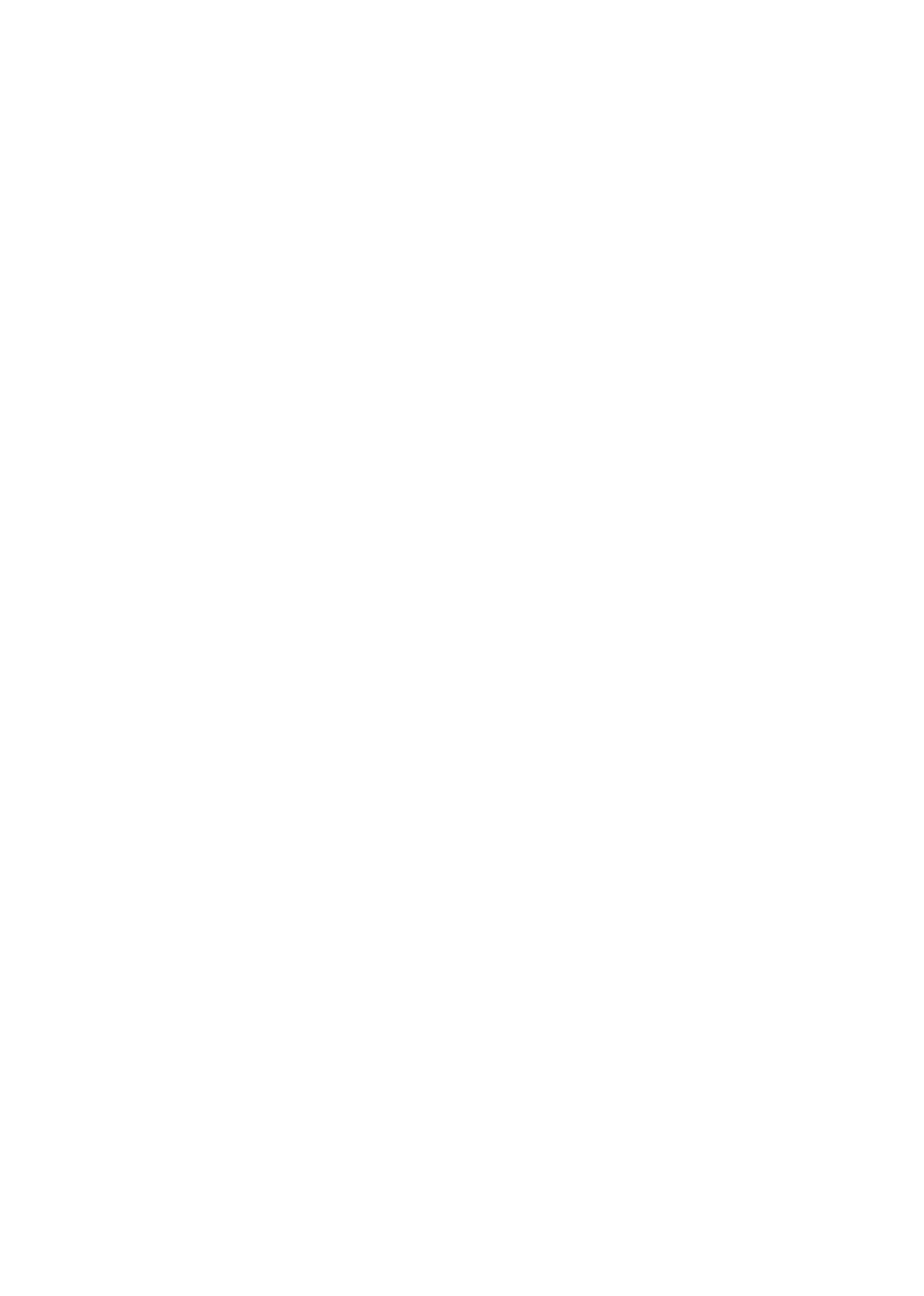## FIFTH CENSUS OF CANADA

### **1911**

## **INSTRUCTIONS TO ENUMERATORS**  m THE **NORTHWEST TERRITORIES AND YUKON**

### **TERRITORY**



#### **OTTAWA GOVERNMENT PRINTING BUREAU**

**1911** 

 $\ddot{\phantom{a}}$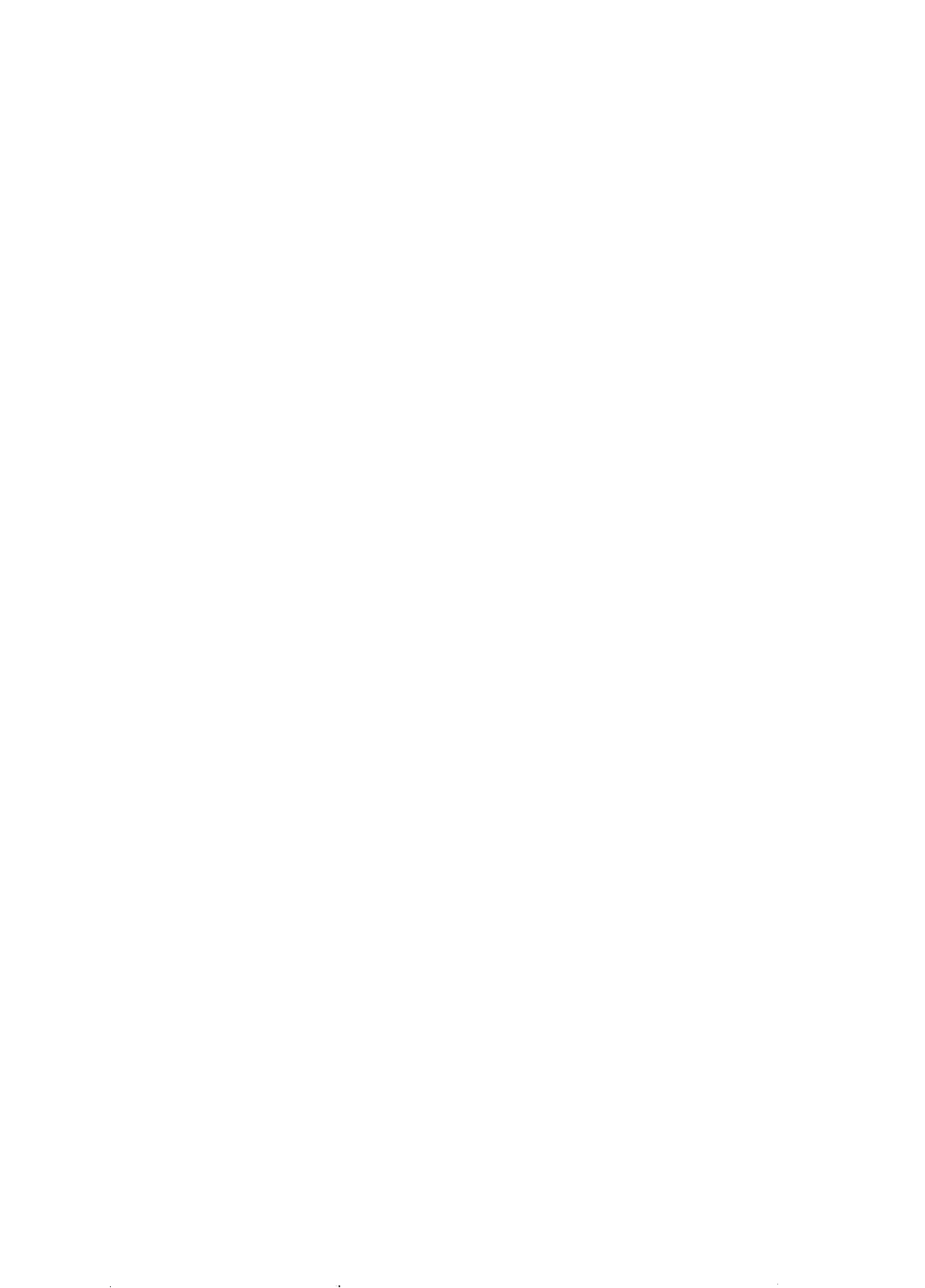#### INSTRUCTIONS FOR TAKING THE

### CENSUS OF THE NORTHWEST TERRITORIES AND OF YUKON TERRITORY.

The Northwest Territories comprise the territories formerly known as Rupert's Land and the Northwestern Territory, except such portions thereof as form the provinces of Manitoba, Saskatchewan and Alberta and the Yukon Territory, together with all British territories and possessions in North America and ail islands adjacent thereto not included within any province except the colony of Newfoundland and its dependencies.

The Yukon Territory, as described by the schedule to Chapter 63 of the Revised Statutes of Canada, 1906, is bounded as follows : " On the south, by the Province of British Columbia and the United States Territory of Alaska ; on the west, by the said United States Territory of Alaska ; on the north. by that part of the Arctic Océan called Beaufort Sea ; and on the east, by a line beginning at the point of intersection of the left bank of the Liard river, by the northern boundary of the Province of British Columbia in approximate longitude 124° 16' west of Greenwich ; thence northwesterly along the line of the watershed separating the streams flowing into the Liard river below the point of beginning, or into the Mackenzie river, from those .flowing into the Liard river above the point of beginning, or into the Yukon river, to the line of watershed of the basin of Peel river; thence northerly along the line of watershed between the Peel and Mackenzie rivers to the sixty-seventh degree *qî* north latitude; thence westerly along the parallel of the sixty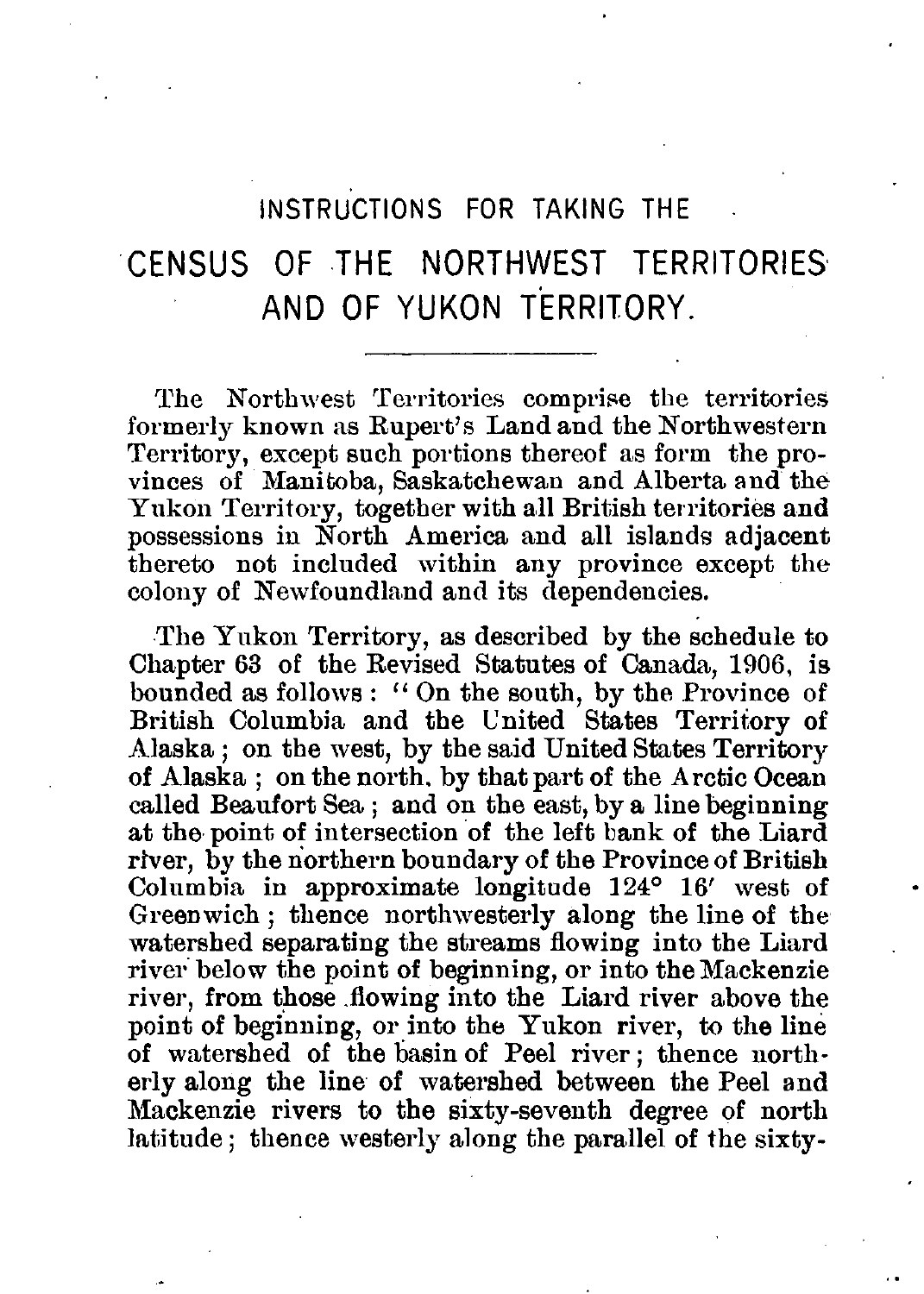seventh degree of north latitude to the line of watershed between the Peel and Yukon rivers ; thence northerly along the said line of watershed to the trail across the portage in McDougall Pass between Rat and Bell rivers ; thence due north to the northern limit of the Yukon Territory; the said Territory to include the islands within twenty statute miles from the shores of the Beaufort Sea as far as the aforesaid due north line from McDougall Pass." 1 E. VIL, c. 41, sch.

The Census of those Territories will be taken according to Schedules Al, A2 and A3, approved by the Governor General in Council uuder date of June 6, 1910, and of Yukon Territory in addition thereto by Schedule No. 13 of the General Census, approved July 9, 1910, and should be completed before the end of June, 1911. The general Census of the Dominion is fixed for June 1, 1911. But for the Northwestern Territories and Yukon it may be commenced at any earlier period in 1911 so as to ensuie completion of it not later then the end of June.

#### 1. POPULATION.

Schedule Al, in Book No. 1, relates to Population. The enumerator will enter at the head of it in the proper blank the name of the locality, post or other description of place for which the enumeration is made, together with his own name.

Under the heading of " Numbered in the order of Visitation" will be entered in column 1 the number of the dwelling house or other building, place or igloo in which a family or household resides or dwells, and in column 2 the number of the family or household. Where more than one family occupies one house or dwelling a separate number will be given to each family in column 2.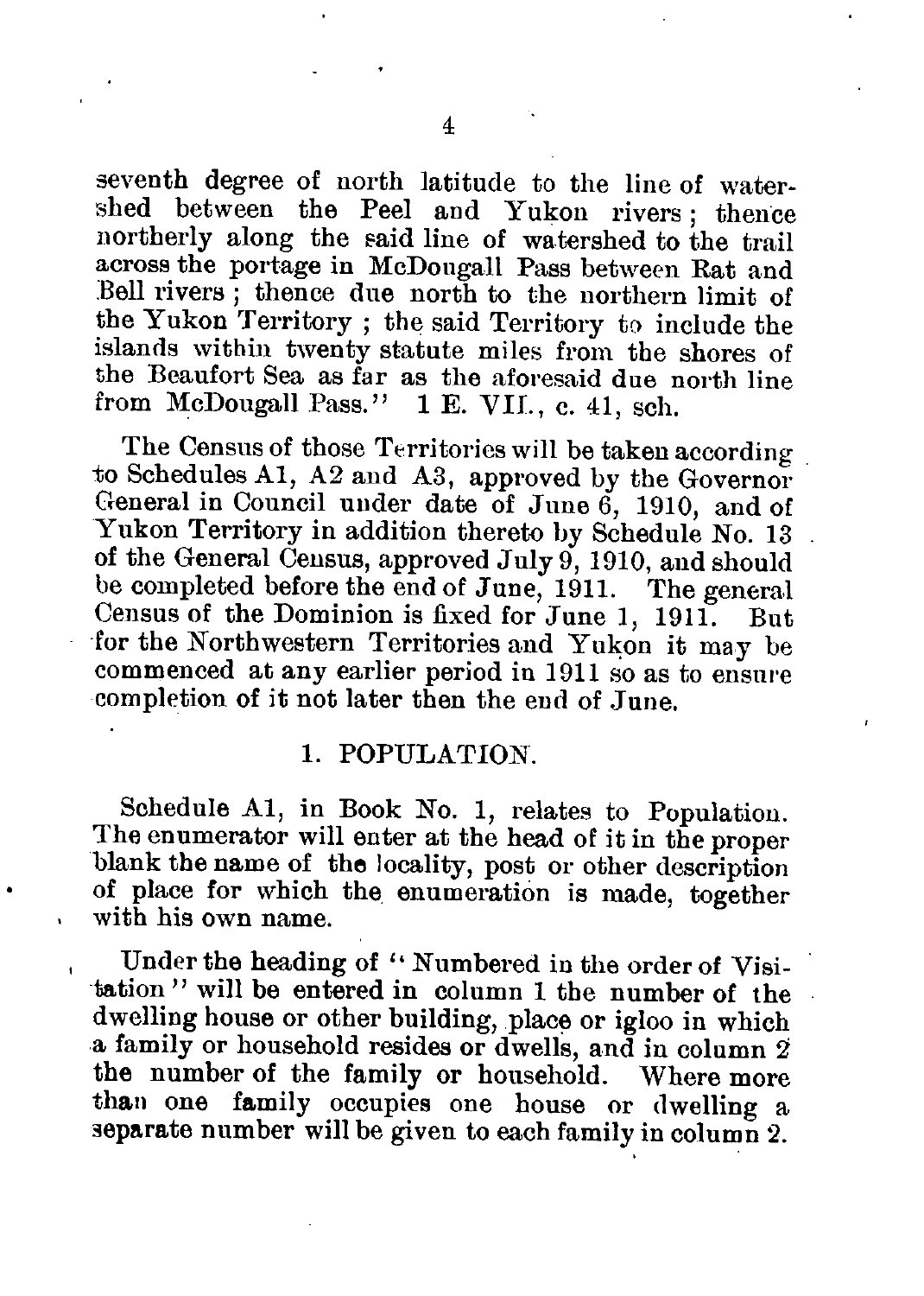Family and Household. A "family" consists of parents and sons and daughters united in a living and house keeping community; but in a larger sense it may include other relatives or persons and servants. A ' 'household " may include all persons in a housekeeping community, whether related by ties of hlood or not, but usually with one of their number occupying the position of head. Single persons living alone, who hâve a separate dwelling and carry on their own housekeeping, are also to be regarded as honseholds.

The heads of families, households and institutions are required to furnish the enumerator with all particulars regarding every person in the family, household or institution, as called for in the schedules.

**Personal Description.** In column 3 of Schedule Al the enumerator will enter the name of each person in a family or household, commencing with the head of the family, whether father, mother, or other person who occupies that position, and following with names of wife, sons and daughters in the order of their âges, and relatives, domestics and lodgers. Enter the sumame or family name first and the Christian or given name last. In column 4 follow with sex, whether maie or female (m. for maie and f. for female). In column 5 with relationship to head of family, as wife, son. daughter, fatherin-law, mother-in-law, father, mother, lodger, boarder, etc. In column 6 with description of single, married, widowed, divorced or legally separated, which may be denoted by the initials of  $(35)$  for single, "m" for married, " $w^{\gamma}$  for widowed, "d" for divorced, and "1. s." for legally separated. In column 7 with month of birth. In column S with âge at last birthday.

**Citizenship, Origin and Religion.** In columns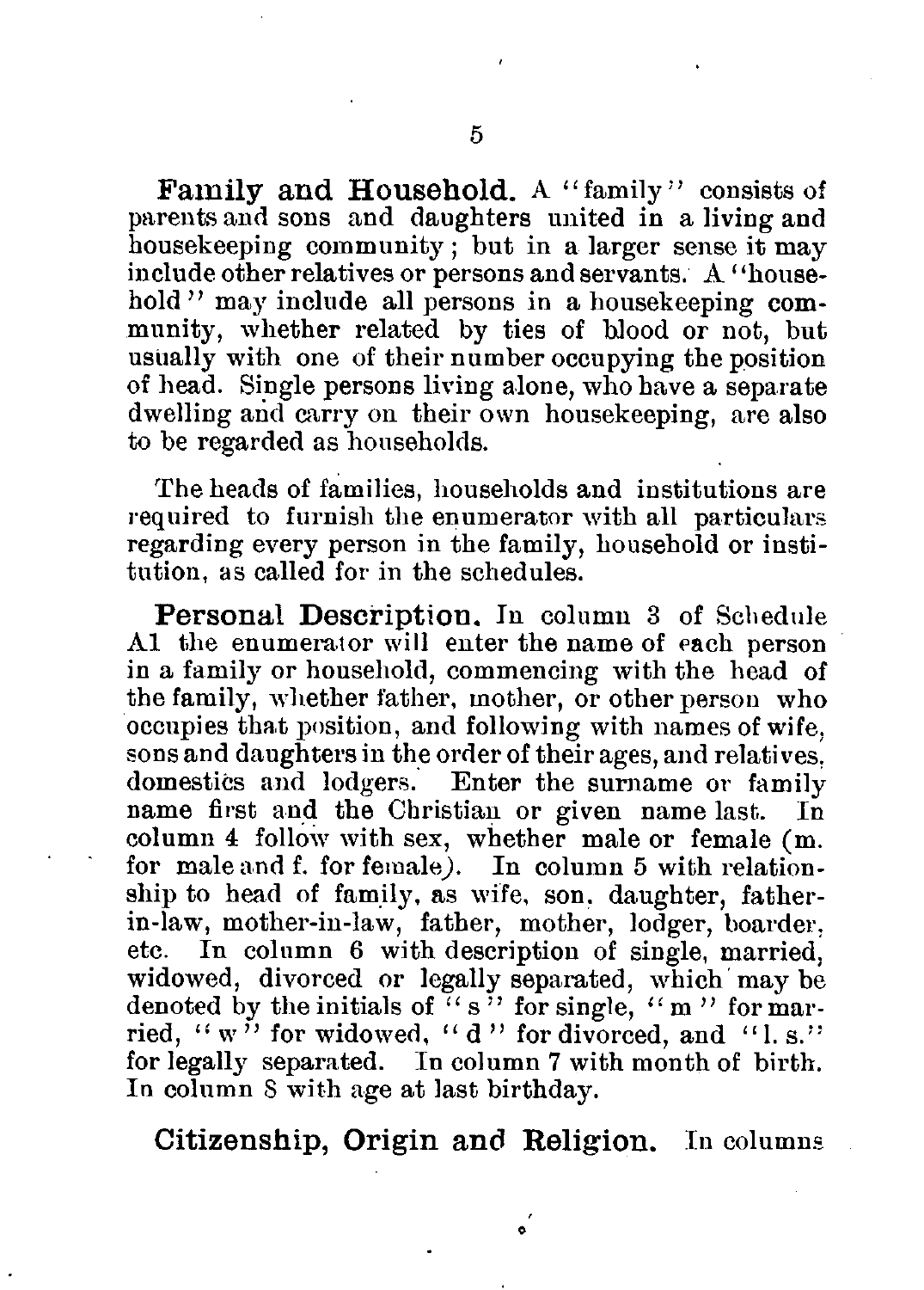9, 10 and 11 entries will be made for the citizenshîp, origin and religion of each person. Column 9 will give the country or place of birth of each person. If born in Canada, give the name of province or territory, as Quebec, Northwest Territories, etc., and if elsewhere out of Canada give the name of the country, as England, France, Germany, etc. Column 10 will give racial or tribal origin, as English, French, Eskimo, Cree, halfbreed, etc. Column 11 will give religion, as Anglican, Roman Catholic, pagan, etc.

Education and Language. The description under this general heading will give in column 12 the number of inonths of each person of five years and over at school in the year 1910, or in the last year for which time is given. Column 13 will state the fact as to ability or nonability to read, and will apply to persons of five years of age and over. Column 14 will state the fact as to writing. The answer will in each case be recorded with the words "yes" or "no," as the case may be. Column 15 asks for the language commonly spoken by each person, and refers to all persons five years of age and over.

**Infirmities.** Column 16 relates to the infirmities of the people, and the answer in each case should state at about what age the infirmity appeared, whether in childhood or at later âge. The answer will include the initial "a,"  $\{a_0, a_1, \ldots, a_n\}$ " or "d" to denote the kind of infirmity, besides the name of infirmity. For example, "b," deaf and dumb, at infancy, or  $"d,"$  crazy or lunatic, at 20 years.

#### 2. MORTALITY.

Enter in Schedule  $A2$ , Book No. 2, the records of deaths which have occurred in the last preceding twelve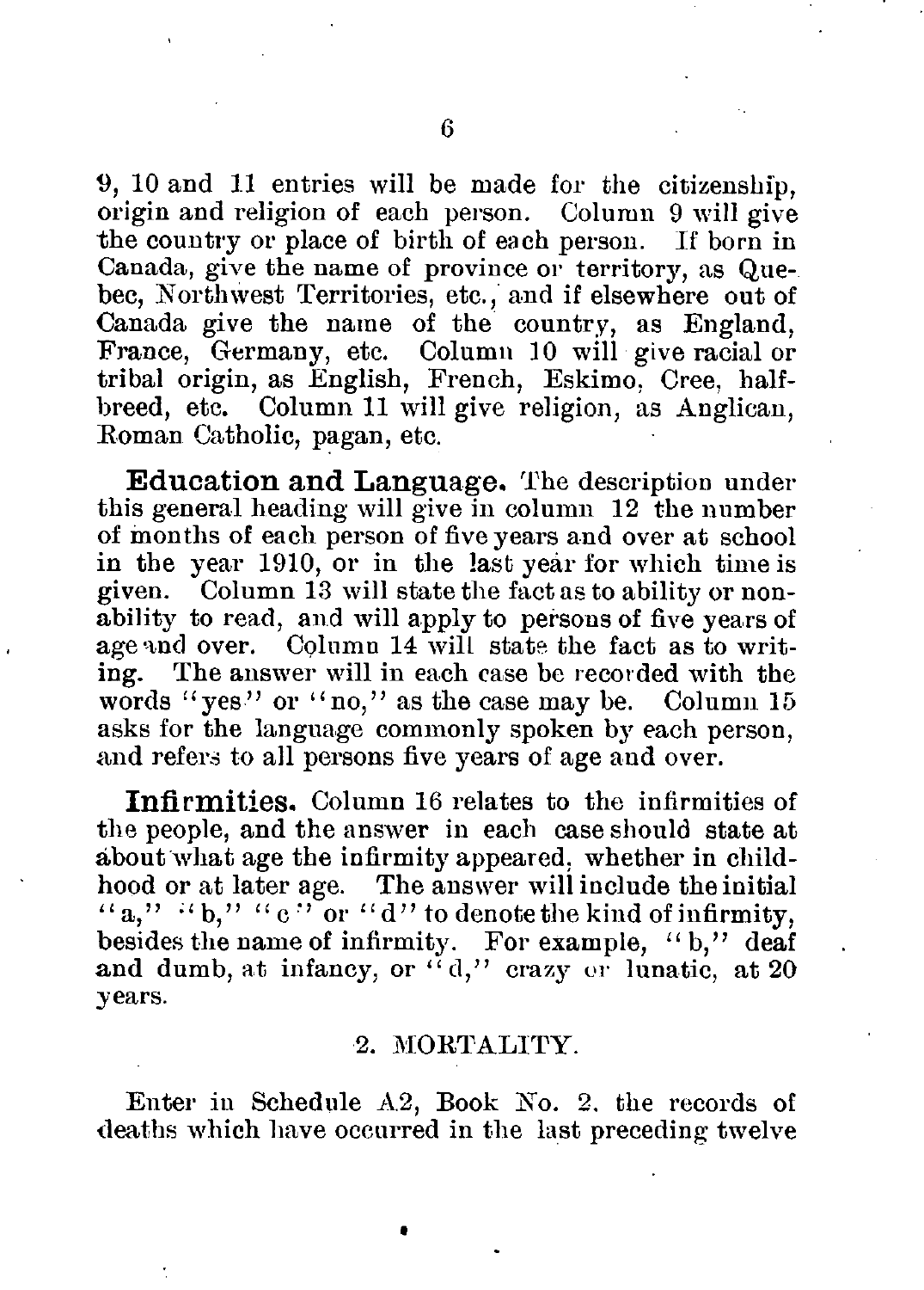months: and the answers for the first eight questions will be practically the same as in the Schedule of Population. Answer each question correctly in the column to which it relates. In the 9th column will be recorded the cause of death, and give it as accurately as the informant may be able to tell. In the very probable absence of a physician in the Northwest Territories much will depend on the intelligence of the enumerator, and his skill in asking questions.

#### 3. FURS AND FISHERIES.

Record in Schedule A3, in the latter part of Book No. 2, information of the furs and skins of forest animais, and of fish, whales and seals taken from the sea or other waters during the 12 months just closed.

Enter the name of each person who has caught forest animais in column 1, and incolùmns 2, 3, and 4 thekind, number and value of the several furs and skins, —as black fox, red fox, mink, sable, otter, etc.

Enter also the nàme of each person who has caught fish, whales and seals in columns 5, 6, 7 and 8, together with the kind, quantity or number and value of each kind of fish, whale or seal.

A separate line will be used for recording each kind of furs and skins of forest animais ; and also for each kind of fish, whales and seals, in order that they may be tabulated separately by kind, number or quantity and value.

#### 4. MINERALS OF YUKON TERRITORY.

The Census of Yukon Territory will be taken for Popu ation, Mortality, Furs and Fisheries on the same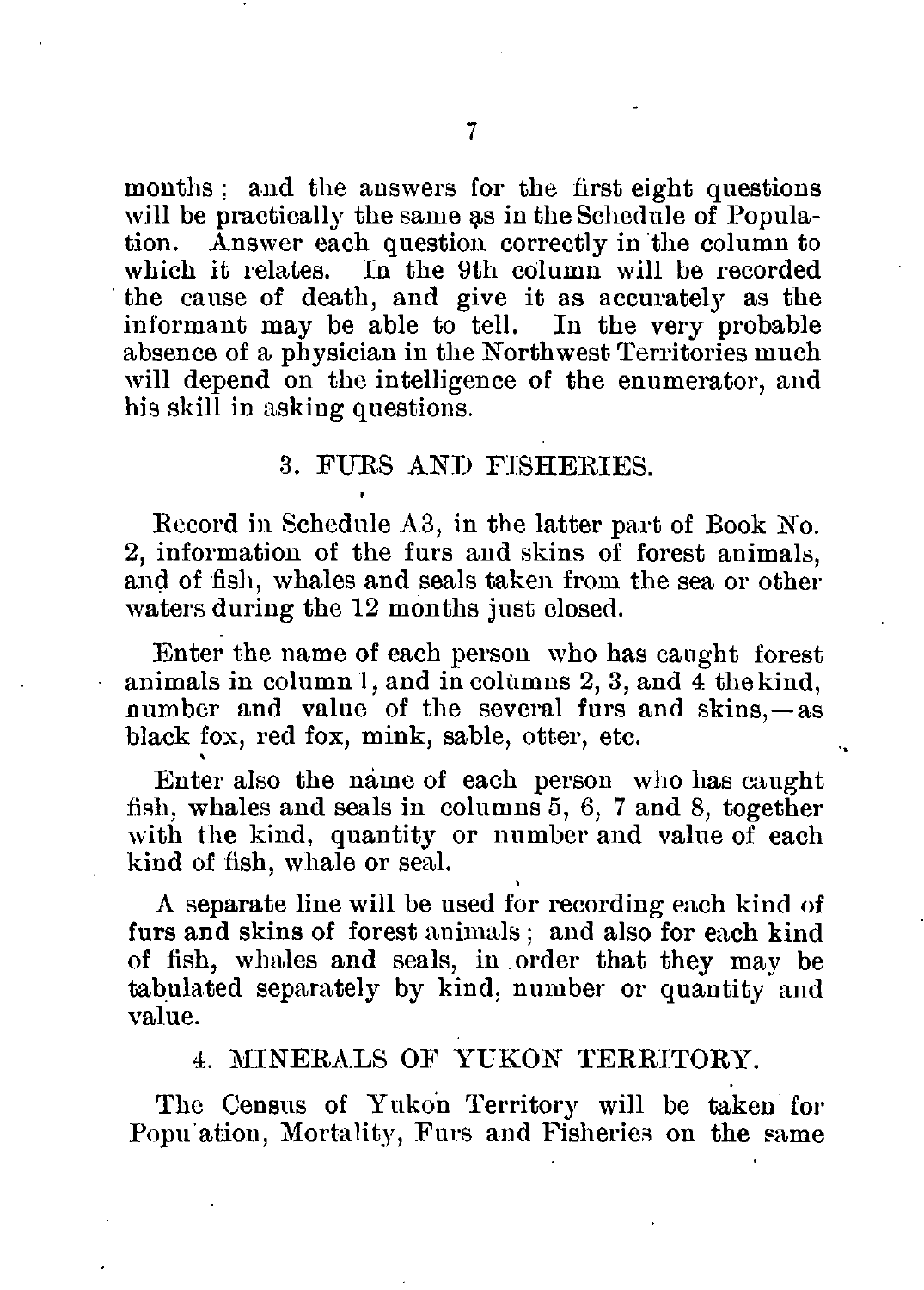Schedules as provided for the Northwest Territories, Al, A2 and A3, but will in addition be taken for Mining and Minerai Products according to Schedule No. 13 of the General Census.

#### 5. RATES OF ALLOWANCE TO ENUMERATORS.

Where a Census is taken for a village, station, .fort or trading mission or other post by any person residing thereat, the rate of allowance will be ten cents per name of every living person enumerated, ten cents for every death, twenty-five cents for every family record of furs and skins of forest animais, and twenty-five cents for every family record of fish, whales and seals.

In ail other places the allowance to enumerators shall be three dollars per day and five dollars for living and travelling expenses, with two guides or assistants for each enumerator at two dollars per day and living expenses not to exceed two dollars and a half per day to each man.

The rate for minerai products (Schedule No. 13) is fifty cents per mine or works.

#### 6. GENERAL DIRECTIONS.

The enumerator will enter name of place or locality, together with his own name, at the head of each page of schedule; and in no case will more than one locality be entered on one page.

Any structure which affords shelter to a human being will be considered as a dwelling.

Write the name and information for each person in full, using no "ditto" marks.

Return ail unused schedules and other papers to the Census and Statistics Office with your final report.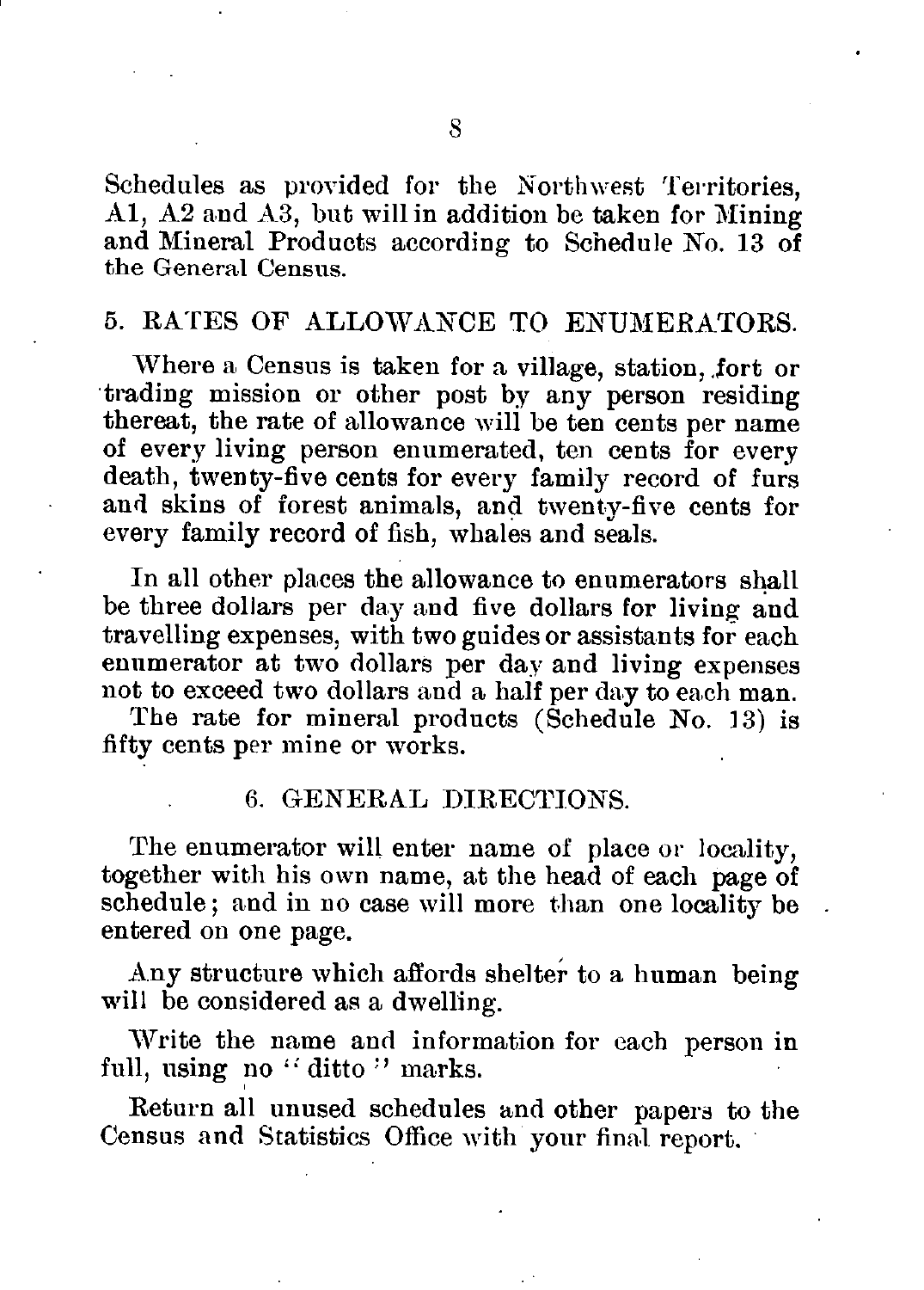### INSTRUCTIONS POUR LE RECENSEMENT DES TERRITOIRES DU NORD-OUEST

#### ET DU TERRITOIRE DU YUKON.

Les territoires du Nord-Ouest comprennent les territoires que l'on désignait autrefois par les noms de Terre de Rupert et de Territoire du Nord-Ouest, à l'exception des parties qui ont été retranchées de ces régions pour former les provinces du Manitoba, de la Saskatchewan et de l'Alberta et le territoire du Yukon, ainsi que tous les territoires et possessions britanniques de l'Amérique du Nord non compris dans les limites d'une province et toutes les îles adjacentes à ces territoires ou possessions, sauf la colonie de Terre-Neuve et ses dépendances.

Voici, d'après l'annexe du chapitre 63 des Statuts revisés du Canada, 1906, les limites du territoire du Yukon. "Au sud, par la province de la Colombie-Britannique et le territoire d'Alaska des Etats-Unis *;*  à l'ouest, par ledit territoire d'Alaska des Etats-Unis ; au nord, par celte partie de l'océan Arctique appelée la mer de Beaufort; et à l'est, par une ligne partant du point d'intersection de la rive gauche de la rivière aux Liards par la frontière septentrionale de la province de la Colombie-Britannique, dans la longitude approximative 124° 16' ouest de Greenwich ; de là, vers le nord-ouest, en suivant le faîte du plateau d'épanchement qui sépare les eaux qui vont se jeter dans la rivière aux Liards, en aval du point de départ, ou dans le fleuve Mackenzie, de celles qui se jettent dans la rivière aux Liards, en amont du point de départ, ou dans la rivière Yukon, jusqu'au faîte du plateau d'épanchement du bassin de la rivière Peel ; de là,'vers le nord, en suivant le faîte du plateau d'épanchement entre la rivière Peel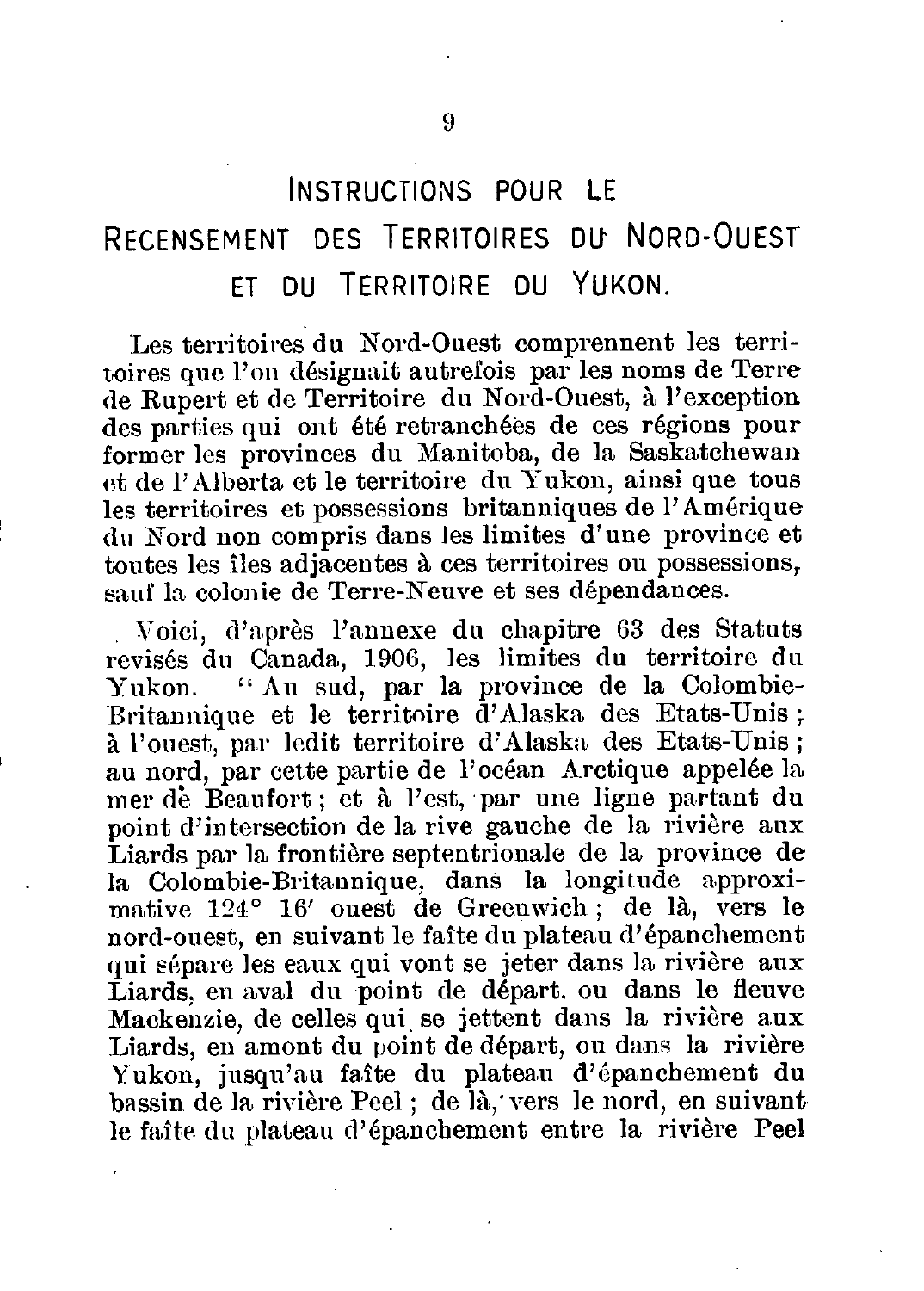et le fleuve Mackenzie, jusqu'au soixante-septième degré de latitude nord ; de là, vers l'ouest, eu suivant le parallèle du soixante-septième degré de latitude nord, jusqu'au faîte du plateau d'épanchement entre les rivières Peel et Yukon ; de là, vers le nord, en suivant ledit faîte du plateau d'épanchement, jusqu'au sentier qui traverse le portage, dans le col McDougall, entre les rivières aux Rats et Bell; de là, franc nord, jusqu'à la limite uord du territoire du Yukon ;—ledit territoire devant comprendre les îles situées à moins de vingt milles statutaires des rives de la mer de Beaufort, aussi loin que ladite ligne franc nord partant du col McDougall."

Le recensement des Territoires du Nord-Ouest se fera d'après les feuilles A 1, A 2 et A 3, approuvées par le Gouverneur en conseil le 6 juin 1910 et celui du territoire du Yukon d'après la feuille No. 13, du recensement général, approuvée le 9 juillet 1910, et devrait être terminé avant la fin de juin 1911. Le recensement général du Canada est fixé au 1er juin 1911, mais dans le cas des Territoires du Nord-Ouest et du Yukon il peut être commencé à toute période antérieure à cette date, en 1911, afin qu'il puisse être terminé pour la fin de juin au plus tard.

#### 1. POPULATION.

La feuille *A.* 1, du cahier No. 1, se rapporte à la population. Dans le . blanc en tête de la feuille, le recenseur inscrira le nom de la localité, du poste ou de tout autre endroit *où* se fait le recensement, ainsi que son propre nom.

Dans la colonne 1, sous l'en-tête: "Numéroté par ordre " de visite" le recenseur inscrira le numéro de la maison ou de l'habitation, local ou igloo, où réside ou demeure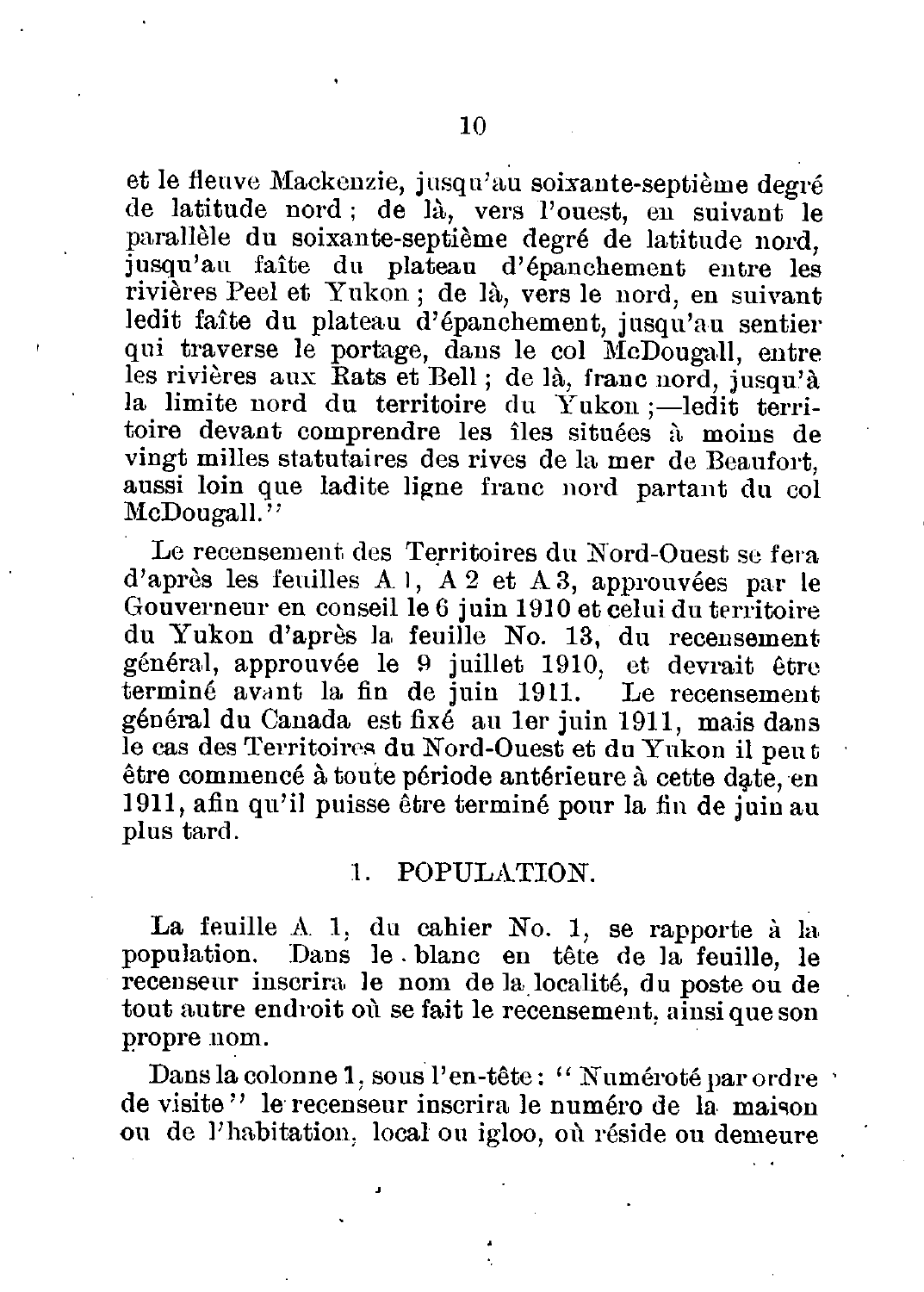une famille ou un ménage, et dans la colonne 2 le numéro de la famille ou du ménage. Quand la maison ou l'habitation esf. occupée par plus d'une famille, on donnera, dans la colonne 2, un numéro distinct à chaque famille.

Famille et Ménage. Une "famille" se compose des père et mère et de leurs fils et filles, vivant et tenant ménage ensemble, en communauté ; mais dans un sens plus large la famille peut comprendre d'autres parents ou personnes et serviteurs. Un "ménage" peut comprendre toutes les personnes qui vivent en commun, qu'elles soient ou non unies par les liens du sang, mais dont l'une d'elles occupe généralement la position de chef. Les célibataires vivant seuls, qui ont une habitation séparée et tiennent leur propre ménage, doivent aussi être considérés comme ménage.

Les chefs de famille, de ménage et d'institutions sont tenus de fournir aux recenseurs tous les détails relatifs à chaque personne de la famille, du ménage ou de l'institution.

**Description des personnes** Dans la colonne 3 de la feuille 1 le recenseur inscrira le nom de chaque personne de la famille ou du ménagé, en commençant par le chef de famille, soit le père, la mère ou toute autre personne qui occupe cette position, puis les noms de l'épouse, *des* fils et des filles par ordre d'âge, des parents, domestiques et pensionnaires. Il donnera également le surnom ou le nom de famille, puis le nom de baptême ou prénom. Dans la colonne 4 il indiquera le sexe, masculin ou féminin (m. pour masculin et f. pour féminin). Dans la colonne 5, il indiquera la parenté au chef de famille, savoir épouse, fils, fille, beau-père, belle-mère, père, mère, locataire, pensionnaire, etc. ; dans la colonne 6, l'état civil, savoir : célibataire, marié, veuf ou veuve,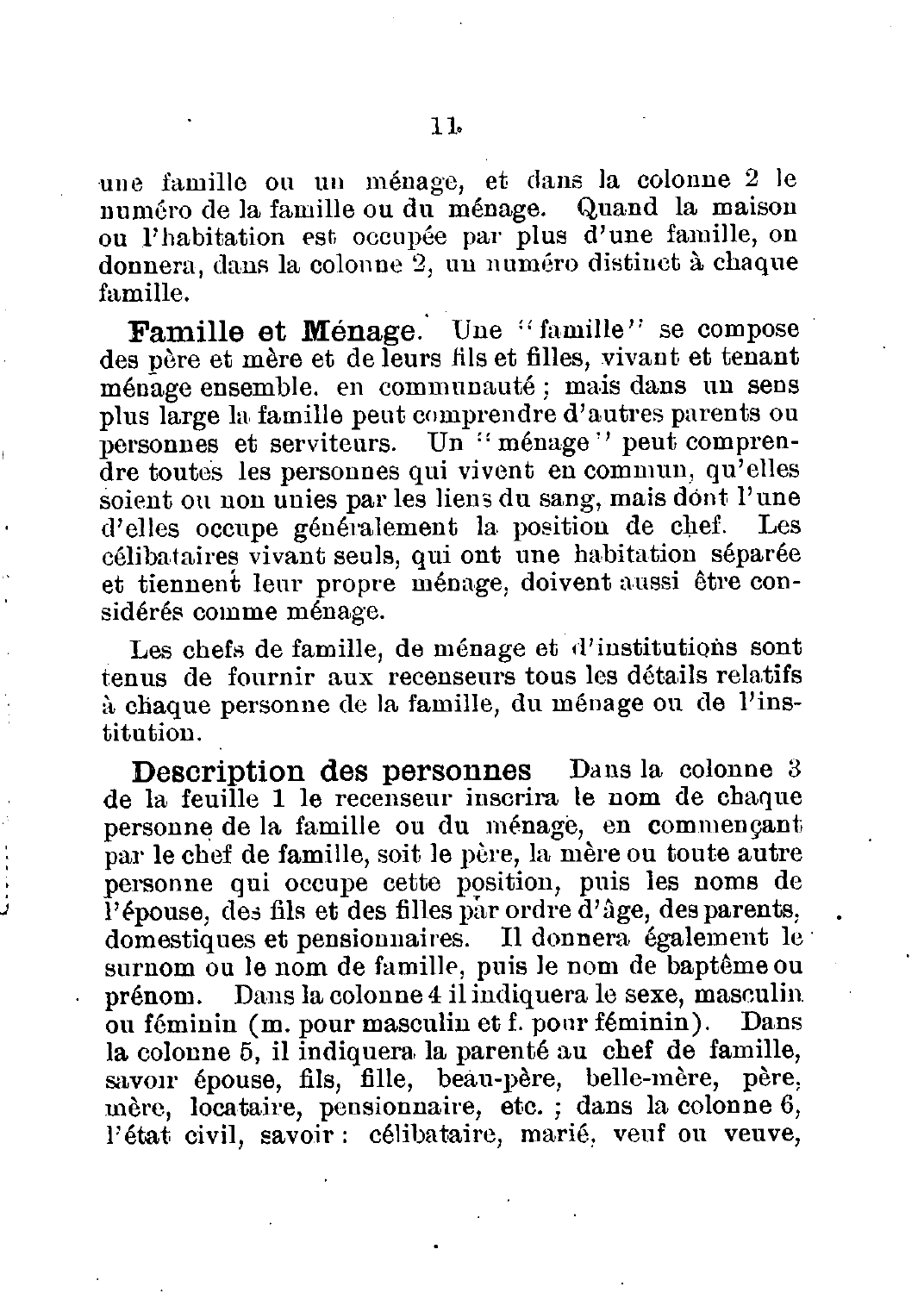divorcé ou séparé légalement, que l'on pourra indiquer par la lettre initiale "c" pour célibataire, "m" pour marié, "v" pour veuf ou veuve, "d" pour divorcé et " 1. s. " pour séparé légalement; dans la colonne 7, le mois de naissance ; dans la colonne 8, l'âge au dernier anniversaire.

**Nationalité, Origine et Religion.** Dans les colonnes 9, 10 et 11 le recenseur inscrira la nationalité, l'origine et la religion de chaque personne. Il mettra, dans la colonne 9, le pays ou lieu de naissance de chaque Si elle est née au Canada, donner le nom de la province ou territoire, par exemple : Québec, Territoires du Nord-Ouest, etc. ; si elle est née en dehors du Canada donner le nom de ce pays, par exemple : Angleterre, France, Allemagne, etc. On indiquera dans la colonne 10 la race ou la tribu d'origine, par exemple : Anglais, Français, Eskimo, Cri, Métis, etc. La religion sera indiquée dans la colonne 11, savoir : Anglican. Catholique romain. Païen, etc.

**Degré d'instruction et Langue.** Sous cet en-tête général, le recenseur inscrira, dans la colonne 12, le nombre de mois pendant lequel chaque personne de cinq ans et plus a fréquenté l'école pendant l'année 1910, ou pendant la dernière année pour laquelle ce nombre de mois est donné. Dans la colonne 13 il indiquera si la personne sait lire ou non ; cette remarque s'appliquera aux personnes de tout âge. Dans la colonne 14, il dira si la personne sait écrire. La réponse à inscrire dans chaque cas sera " oui" ou " non ", selon le cas. Dans la colonne 15, qui s'applique à toutes les personnes de cinq ans et plus, il indiquera la langue communément parlée par chaque personne.

**Infirmités.** La colonne 16 se rapporte aux infirmités de la population et la réponse doit indiquer,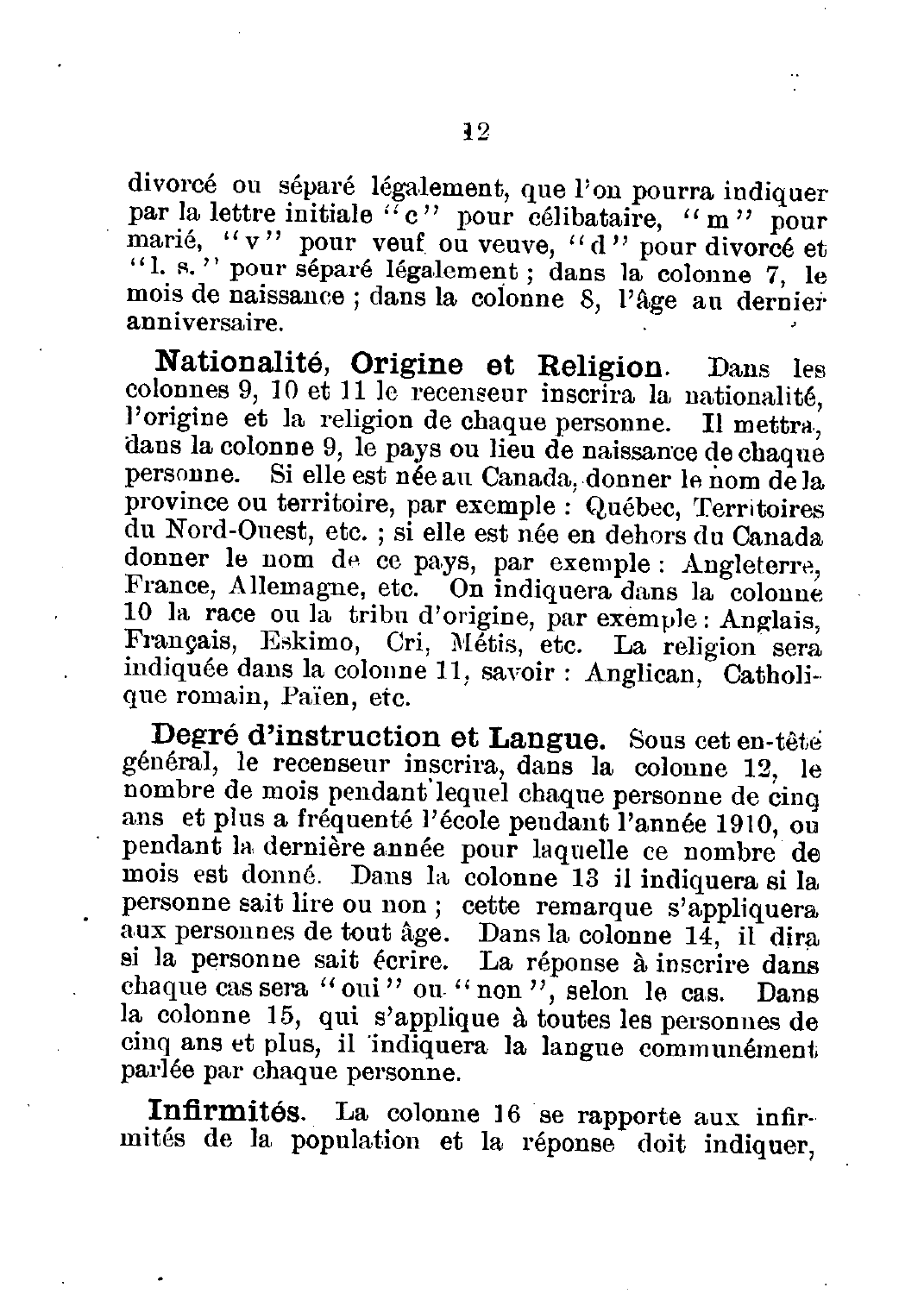pour chaque personne, environ vers quel âge l'infirmité est apparue, dans l'enfance ou à un âge plus avancé. La réponse devra donner, outre le nom de l'infirmité,' la lettre initiale "a", "b", "c" ou "d" pour désigner le genre d'infirmité ; par exemple : " b " sourd et muet, dès l'enfance ; ou " d'" aliéné à vingt ans.

#### 2. MORTALITÉ.

Dans la feuille A2, cahier No. 2, sera inscrite la statistique des décès survenus durant les derniers douze mois précédents, et les réponses aux huit premières questions seront pratiquement les mêmes que dans la feuille de la population. On devra répondre correctement, à chaque question, et dans la bonne colonne. Dans la colonne 9 on inscrira la cause du décès, aussi exactement que la personne questionnée pourra la donner. En l'absence très probable d'un médecin dans les Territoires du Nord-Ouest, la détermination de la cause du décès dépendra beaucoup de l'intelligence du recenseur et de son habileté à questionner.

#### 3. FOURRURES ET PÊCHERIES.

La feuille A3, à la fin du cahier No. 2, comprend la statistique des fourrures et des peaux d'animaux sauvages, des poissons, baleines et phoques pris en mer ou autres eaux au cours des douze mois qui viennent d'expirer.

Le nom de chaque personne qui a pris des animaux sauvages sera inscrit dans la colonne 1 ; dans les colonnes 2, 3 et 4 on inscrira la sorte, le nombre et la valeur des diverses fourrures et peaux,—par exemple : renard noir, renard rouge, marte, zibeline, loutre, etc.

On inscrira également dans les colonnes 5, 6, 7 et 8 le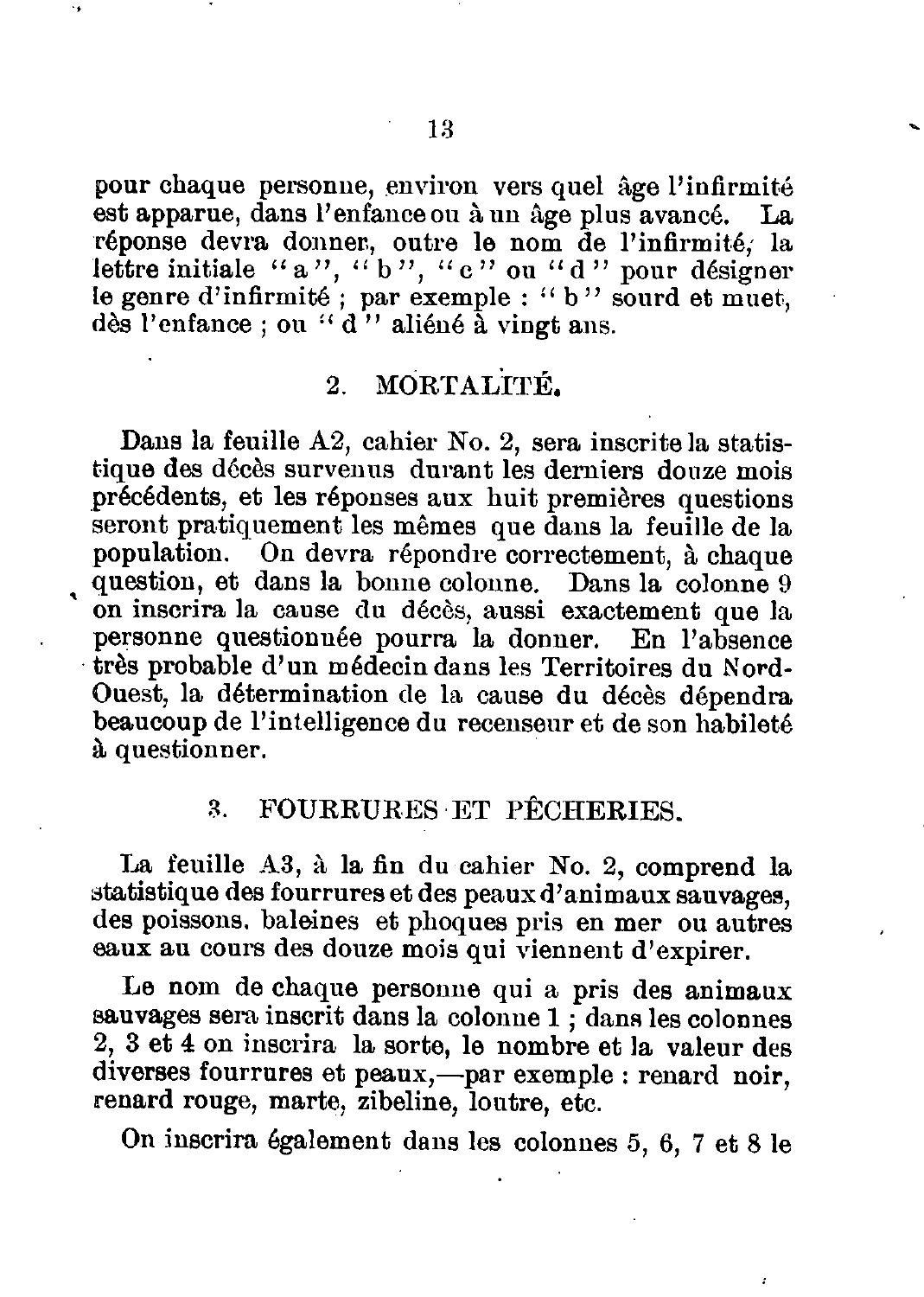nom de chaque personne qui a pris du poisson, des. baleines et des phoques, ainsi que la sorte, la quantité ou le nombre et la valeur de chaque espèce de poissons, baleines ou phoques.

On entrera sur des lignes séparées les différentes espèces de fourrures ou peaux, ainsi que chaque espèce de poissons, baleines ou. phoques, de manière à ce qu'ils soient compilés séparément, par espèce, nombre et quantité.

#### 4. MINÉRAUX DU TERRITOIRE DU YUKON.

Le recensement du Territoire du Yukon se fera sur les mêmes feuilles que pour les Territoires du Nord-Ouest (Al, A2 et A3) pour la population, la mortalité, les fourrures et les pêcheries ; le recensement des mines et des produits minéraux se fera d'après la feuille N° 13, du recensement général.

#### 5. TARIF D'ALLOCATIONS AUX RECENSEURS.

Là où. le recensement d'un village, station, fort, poste pour la traite, mission ou autre poste, est fait par un recenseur de la place, le tarif des allocations sera de dix cents pour chaque personne inscrite, dix cents pour chaque décès inscrit, vingt-cinq cents pour chaque quantité inscrite dé fourrures ou peaux pour toute la famille, vingt-cinq cents pour chaque quantité inscrite de poissons, baleines ou phoques pour toute la famille. Dans toutes les autres places l'allocation aux recenseurs sera de trois piastres par jour et cinq piastres pour subsistance et frais de transport, avec deux guides ou assistants pour chaque recenseur à deux piastres par jour, et dont les frais de subsistance et de transport ne devront pas dépasser deux piastres et demie par jour pour chaque homme.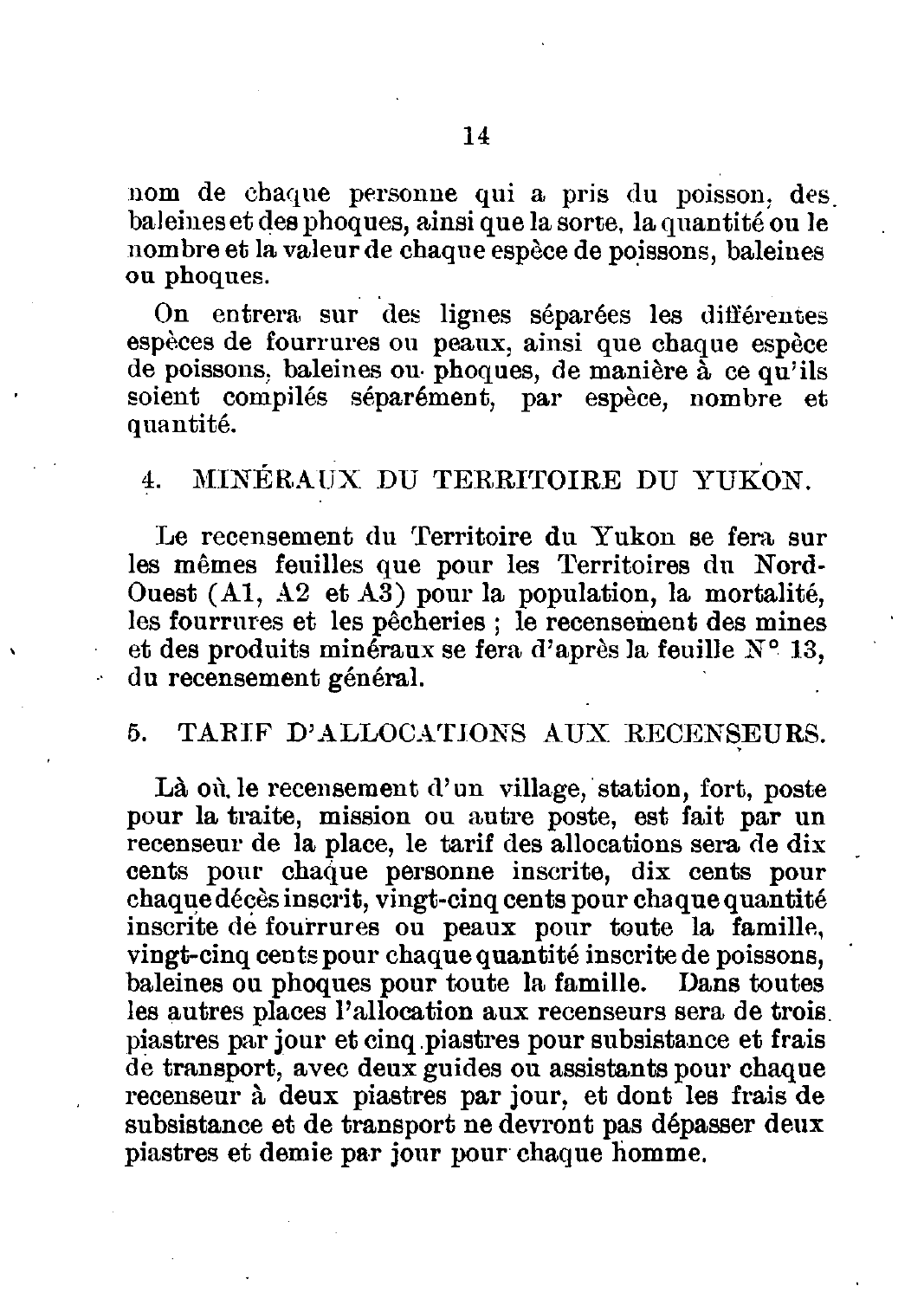Le tarif pour les produits minéraux (Feuille  $N^{\circ}$  13) est de cinquante cents par mine ou établissement.

#### 6. INSTRUCTIONS GÉNÉRALES.

Le recenseur inscrira le nom de l'endroit ou de la localité, ainsi que son propre nom en tête de chaque page de la feuille ; il ne devra jamais inscrire plus d'une localité sur une seule page.

Toute construction qui sert d abri à un être humain doit être considérée comme une habitation.

Écrire au . long le nom de chaque personne et les renseignements qui s'y rapportent sans se servir du signe du dito.

Renvoyer au Bureau des recensements et statistiques, avec le rapport final, toutes les feuilles et autres imprimés non employés.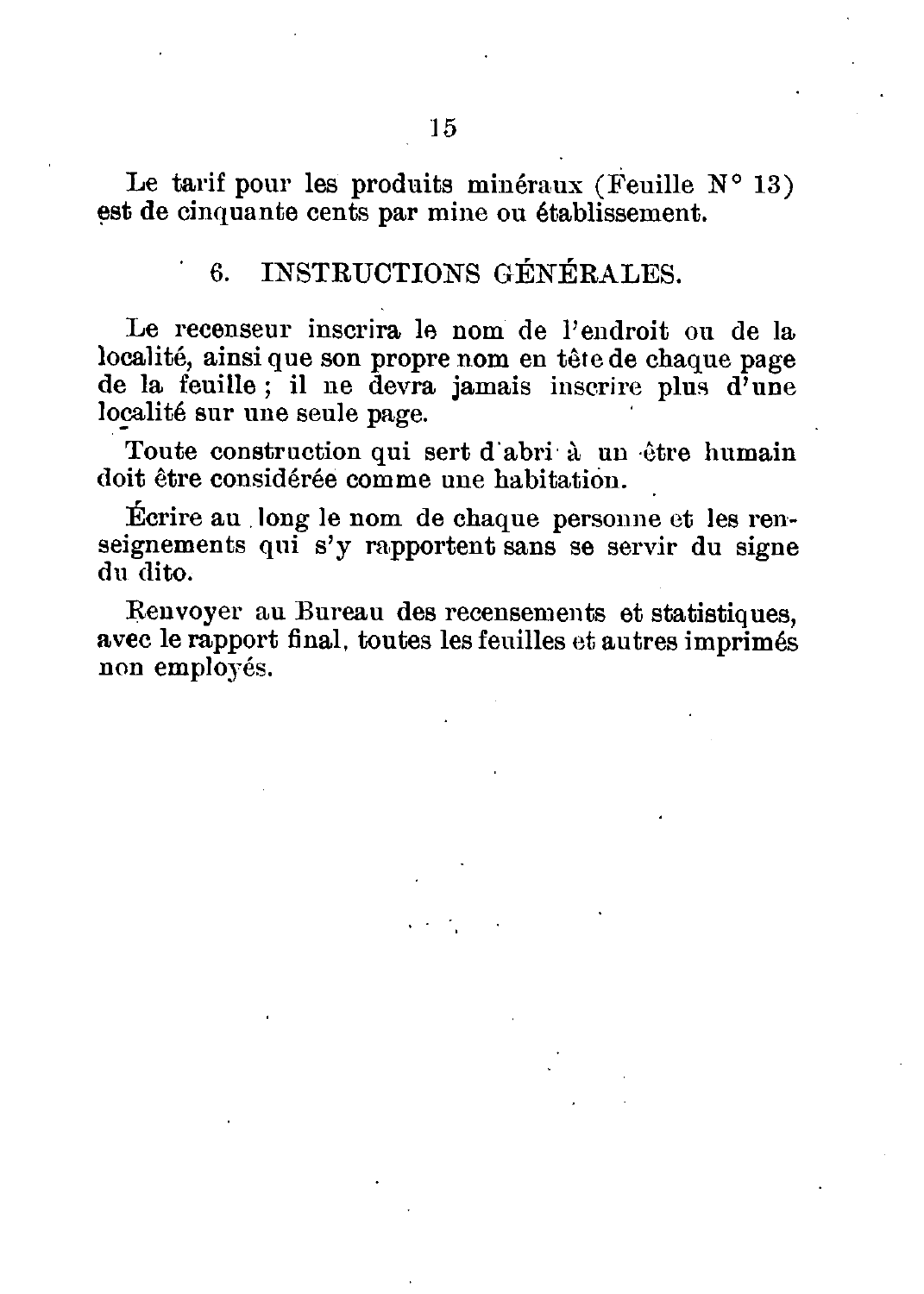### CINQUIÈME RECENSEMENT

DU CANADA 1911

## INSTRUCTIONS AUX RECENSEURS -DANS LES TERRITOIRES DU NORD-OUEST ET DU YUKON



#### **OTTAWA**

IMPRIMERIE DU GOUVERNEMENT

1911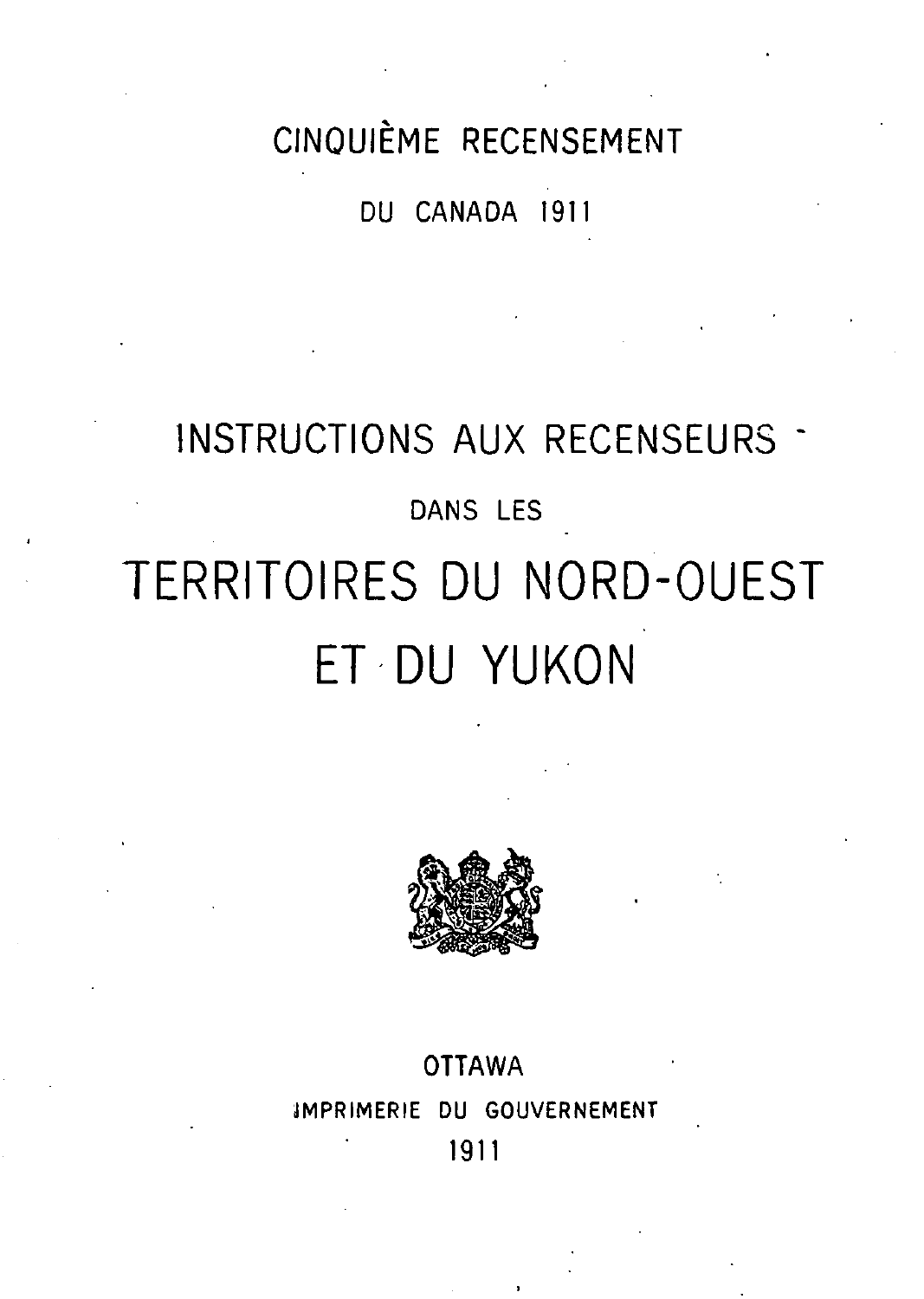